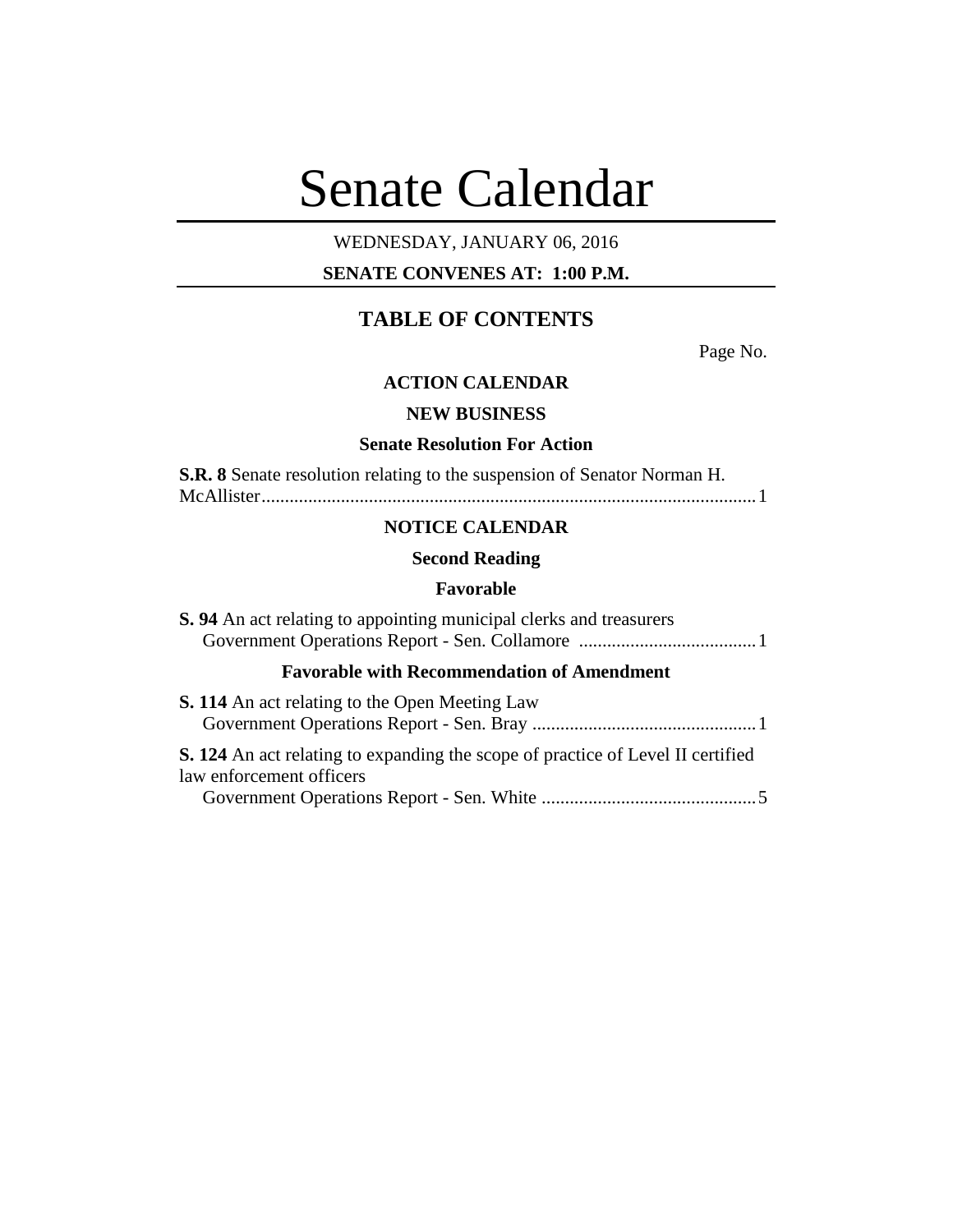# **ORDERS OF THE DAY**

#### **ACTION CALENDAR**

#### **NEW BUSINESS**

#### **Senate Resolution For Action**

#### **S.R. 8.**

Senate resolution relating to the suspension of Senator Norman H. McAllister.

**PENDING ACTION:** Shall the resolution be adopted?

Text of resolution:

Resolved: That the Senate hereby suspends Senator Norman H. McAllister from exercising any of the powers of his office as a Member of the Senate until all criminal proceedings currently pending against him have been dismissed.

#### **NOTICE CALENDAR**

#### **Second Reading**

#### **Favorable**

# **S. 94.**

An act relating to appointing municipal clerks and treasurers.

# **Reported favorably by Senator Collamore for the Committee on Government Operations.**

(Committee vote: 5-0-0)

#### **Favorable with Recommendation of Amendment**

# **S. 114.**

An act relating to the Open Meeting Law.

# **Reported favorably with recommendation of amendment by Senator Bray for the Committee on Government Operations.**

The Committee recommends that the bill be amended by striking out all after the enacting clause and inserting in lieu thereof the following:

Sec. 1. 1 V.S.A. § 312 is amended to read:

#### § 312. RIGHT TO ATTEND MEETINGS OF PUBLIC AGENCIES

(a)(1) All meetings of a public body are declared to be open to the public at all times, except as provided in section 313 of this title. No resolution, rule,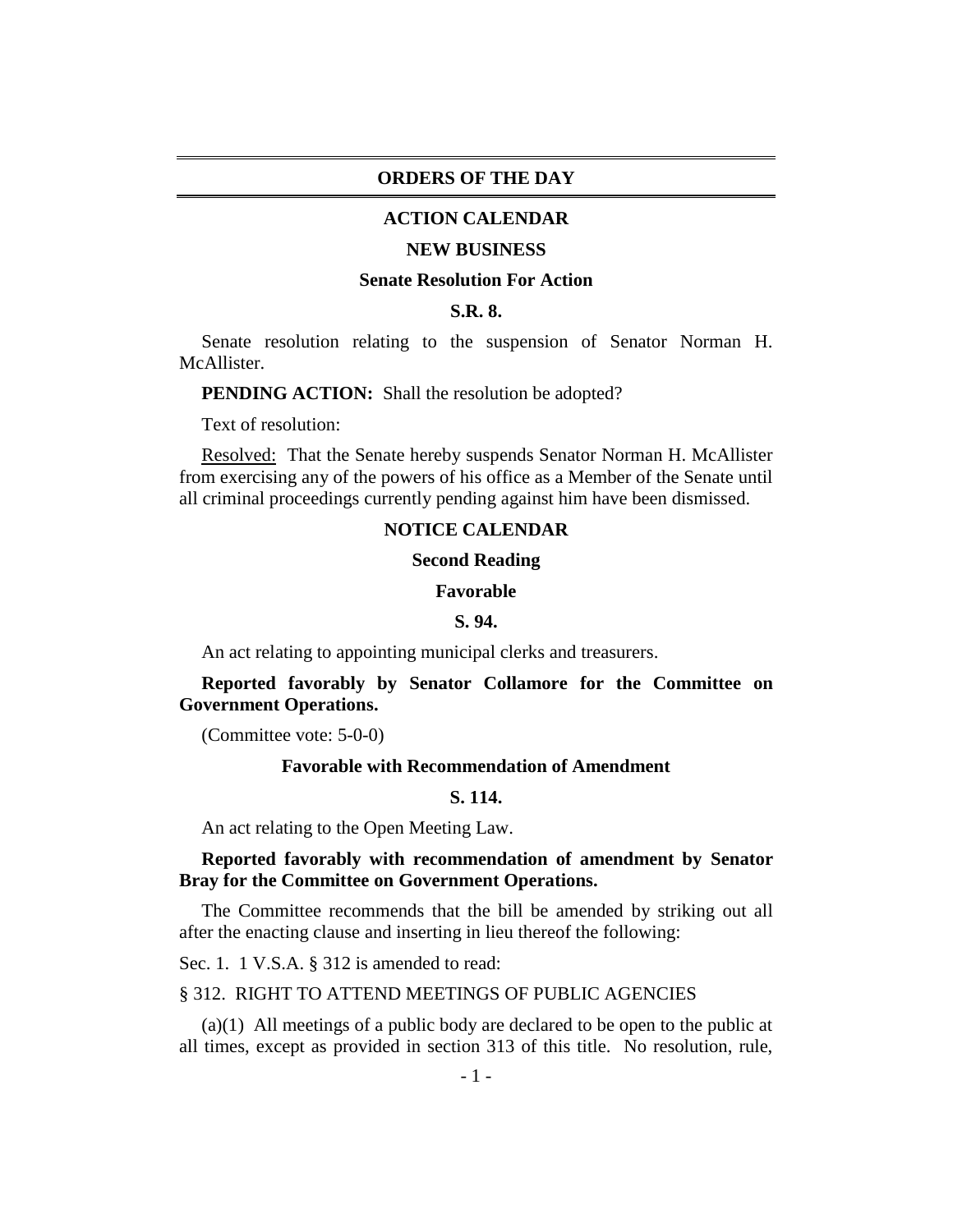regulation, appointment, or formal action shall be considered binding except as taken or made at such open meeting, except as provided under subdivision  $313(a)(2)$  of this title. A meeting of a public body is subject to the public accommodation requirements of 9 V.S.A. chapter 139. A public body shall electronically record all public hearings held to provide a forum for public comment on a proposed rule, pursuant to 3 V.S.A. § 840. The public shall have access to copies of such electronic recordings as described in section 316 of this title.

(2) Participation in meetings through electronic or other means.

(A) As long as the requirements of this subchapter are met, one or more of the members of a public body may attend a regular, special, or emergency meeting by electronic or other means without being physically present at a designated meeting location.

(B) If one or more members attend a meeting by electronic or other means, such members may fully participate in discussing the business of the public body and voting to take an action, but any vote of the public body that is not unanimous shall be taken by roll call.

(C) Each member who attends a meeting without being physically present at a designated meeting location shall:

(i) identify himself or herself when the meeting is convened; and

(ii) be able to hear the conduct of the meeting and be heard throughout the meeting.

(D) If a quorum or more of the members of a public body attend a meeting without being physically present at a designated meeting location, the following additional requirements shall be met:

(i) At least 24 hours prior to the meeting, or as soon as practicable prior to an emergency meeting, the public body shall publicly announce the meeting, and a municipal public body shall post notice of the meeting in or near the municipal clerk's office and in at least two other designated public places in the municipality.

(ii) The public announcement and posted notice of the meeting agenda required under subsection (d) of this section shall designate at least one physical location where a member of the public can attend and participate in the meeting. At least one member of the public body, or at least one staff or designee of the public body, shall be physically present at each designated meeting location.

(b)(1) Minutes shall be taken of all meetings of public bodies. The minutes shall cover all topics and motions that arise at the meeting and give a true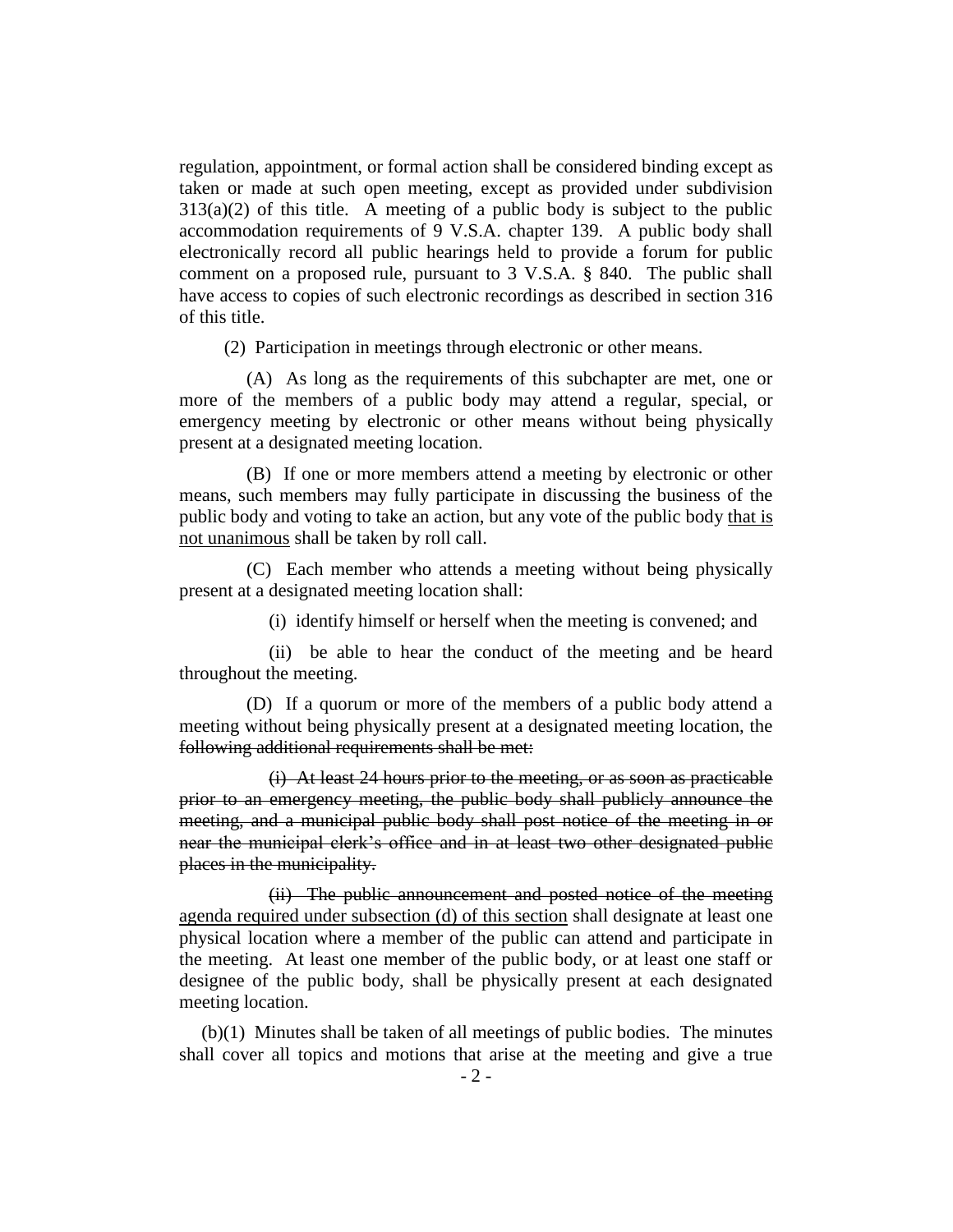indication of the business of the meeting. Minutes shall include at least the following minimal information:

(A) all members of the public body present;

(B) all other active participants in the meeting;

(C) all motions, proposals, and resolutions made, offered, and considered, and what disposition is made of same; and

(D) the results of any votes, with a record of the individual vote of each member if a roll call is taken.

(2) Minutes of all public meetings shall be matters of public record, shall be kept by the clerk or secretary of the public body, and shall be available for inspection by any person and for purchase of copies at cost upon request after five calendar days from the date of any meeting. Meeting minutes shall be posted no later than five eight calendar days from the date of the meeting to a website, if one exists, that the public body maintains or has designated as the official website of the body. Except as authorized in this subsection, posted minutes shall not be removed from the website sooner than one year from the date of the meeting for which the minutes were taken.

\* \* \*

(d)(1) At least 48 hours prior to a regular meeting, and at least 24 hours prior to a special meeting, a meeting agenda shall be:

(A) posted to a website, if one exists, that the public body maintains or designates as the official website of the body; and

(B) in the case of a municipal public body, posted in or near the municipal office and in at least two other designated public places in the municipality.

(2) A meeting agenda shall be made available to a person prior to the meeting upon specific request.

(3)(A) Any addition to or deletion from the agenda shall be made as the first act of business at the meeting.

(B) Any other adjustment to the agenda may be made at any time during the meeting.

\* \* \*

Sec. 2. 1 V.S.A. § 312(b)(2) is amended to read:

(2) Minutes of all public meetings shall be matters of public record, shall be kept by the clerk or secretary of the public body, and shall be available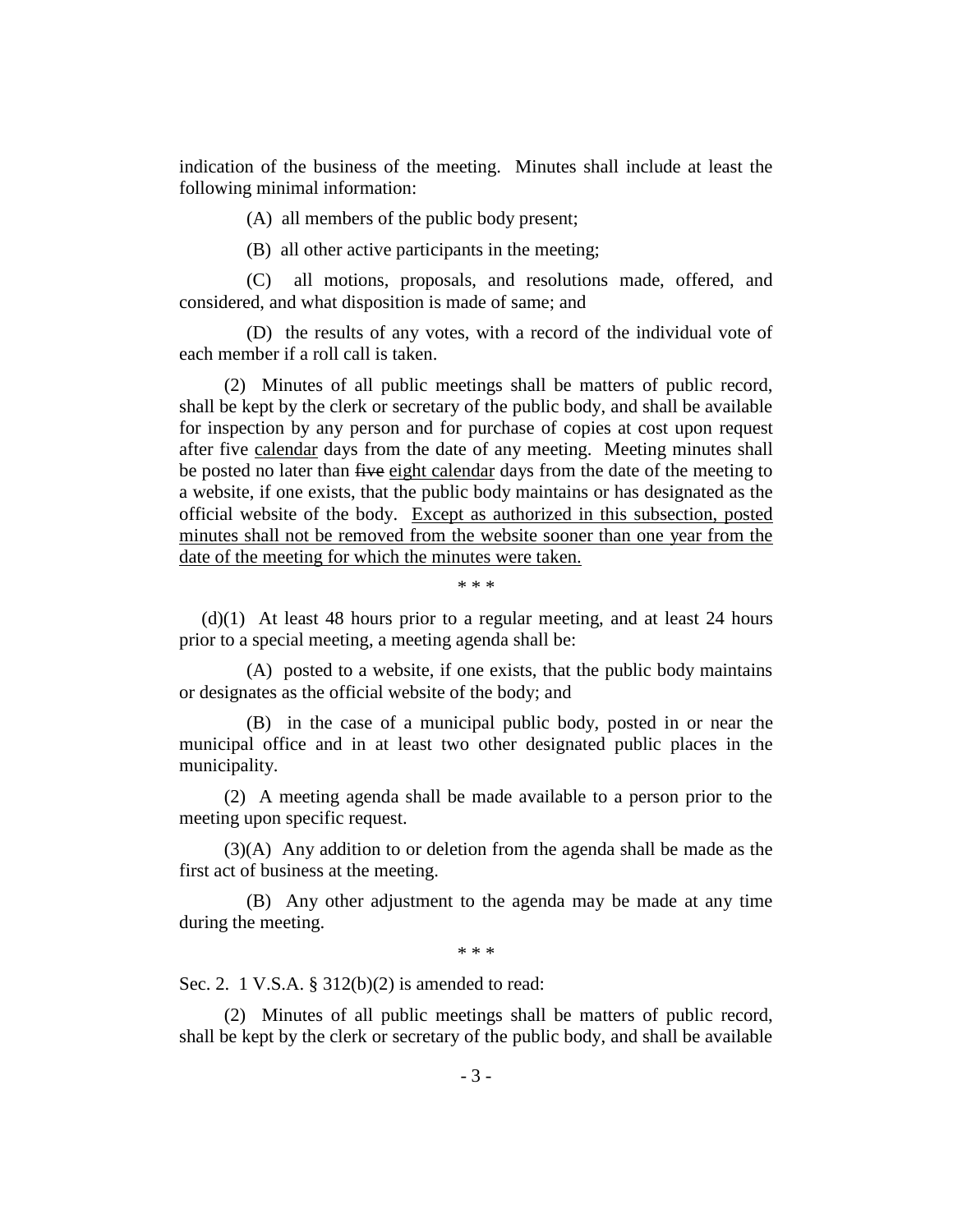for inspection by any person and for purchase of copies at cost upon request after five calendar days from the date of any meeting. Meeting minutes shall be posted no later than eight five calendar days from the date of the meeting to a website, if one exists, that the public body maintains or has designated as the official website of the body. Except as authorized in this subsection, posted minutes shall not be removed from the website sooner than one year from the date of the meeting for which the minutes were taken.

Sec. 3. 1 V.S.A. § 314(b) is amended to read:

(b)(1) Prior to instituting an action under subsection (c) of this section, the Attorney General or any person aggrieved by a violation of the provisions of this subchapter shall provide the public body written notice that alleges a specific violation of this subchapter and requests a specific cure of such violation. The public body will not be liable for attorney's fees and litigation costs under subsection (d) of this section if it cures in fact a violation of this subchapter in accordance with the requirements of this subsection.

(2) Upon receipt of the written notice of alleged violation, the public body shall respond publicly to the alleged violation within seven business 10 calendar days by:

(A) acknowledging the violation of this subchapter and stating an intent to cure the violation within 14 calendar days; or

(B) stating that the public body has determined that no violation has occurred and that no cure is necessary.

(3) Failure of a public body to respond to a written notice of alleged violation within seven business 10 calendar days shall be treated as a denial of the violation for purposes of enforcement of the requirements of this subchapter.

(4) Within 14 calendar days after a public body acknowledges a violation under subdivision  $(2)(A)$  of this subsection, the public body shall cure the violation at an open meeting by:

(A) if applicable, either ratifying, or declaring as void, any action taken at or resulting from a meeting in violation of this subchapter not noticed in accordance with subsection  $312(c)$  of this title or at which the public was wrongfully excluded; and

(B) adopting specific measures that actually prevent future violations.

(5) Acknowledgment of a violation under this subsection shall not of itself subject a person to a criminal penalty under subsection (a) of this section.

Sec. 4. 2014 Acts and Resolves No. 143, Sec. 6 is amended to read: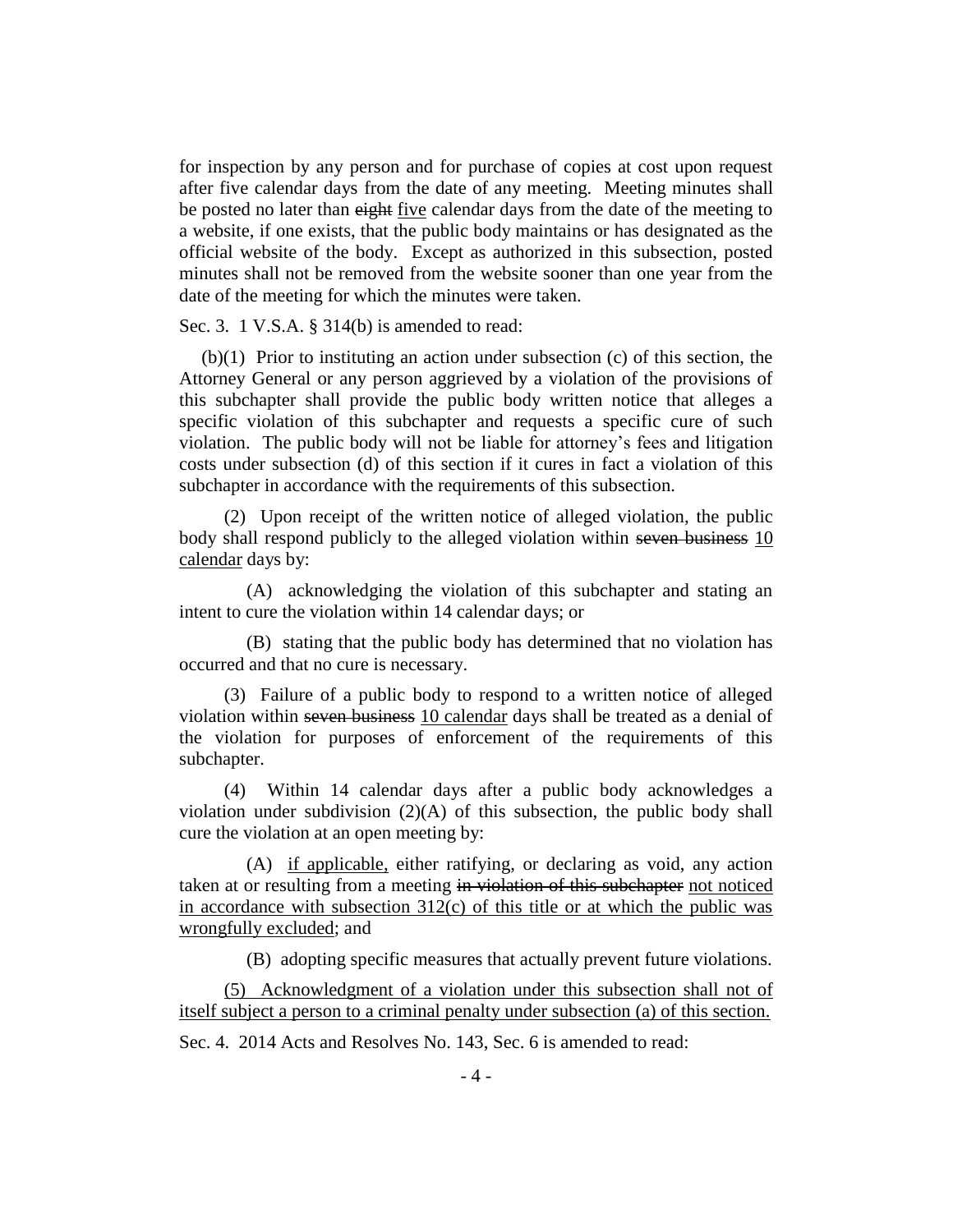#### Sec. 6. EFFECTIVE DATES

This act shall take effect on July 1, 2014. However, a person who violates 1 V.S.A. § 312(b)(2) or 1 V.S.A. § 312(d)(1)(A) as amended by this act (requirement requirements to post minutes and agenda to website, if any) shall not be subject to prosecution for such violation pursuant to 1 V.S.A. § 314(a) in connection with any meeting that occurs before July 1, 2015.

#### Sec. 5. EFFECTIVE DATES

This act shall take effect on passage, except that Sec. 2 shall take effect on July 1, 2016.

(Committee vote: 5-0-0)

# **S. 124.**

An act relating to expanding the scope of practice of Level II certified law enforcement officers.

# **Reported favorably with recommendation of amendment by Senator White for the Committee on Government Operations.**

The Committee recommends that the bill be amended by striking out all after the enacting clause and inserting in lieu thereof the following:

Sec. 1. 20 V.S.A. § 2358(b)(1) and (2), as amended by 2014 Acts and Resolves No. 141, Sec. 5, are amended to read:

(1) Level I certification.

(A) An applicant for certification as a Level I law enforcement officer shall first complete an off-site training program prior to entering and completing Level I basic training. Level I basic training shall include training to react to the circumstances described in subdivision (B) of this subdivision (1).

(B)(i) The scope of practice of a Level I law enforcement officer shall be limited to security, transport, vehicle escorts, and traffic control, as those terms are defined by the Council by rule, except that a Level I officer may react in the following circumstances if the officer determines that it is necessary to do any of the following:

(I) protect an individual in the presence of the officer from the imminent infliction of serious bodily injury;

(II) provide immediate assistance to an individual who has suffered or is threatened with serious bodily injury;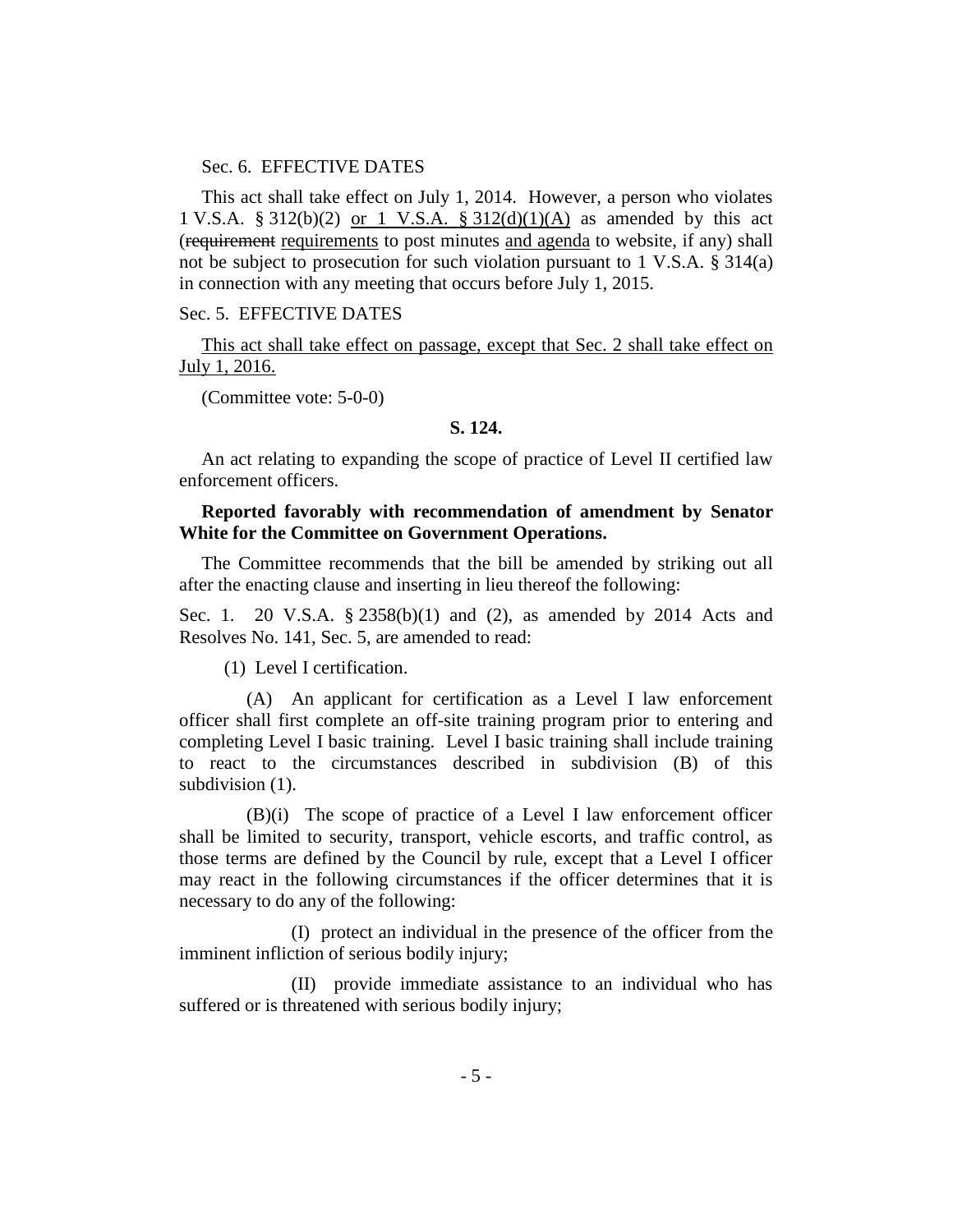(III) detain or arrest an individual whom who the officer reasonably believes has committed a crime in the presence of the officer; or

(IV) detain or arrest an individual whom who the officer reasonably believes has committed a felony under Vermont law.

(ii) If a Level I officer reacts to any of the circumstances described in subdivision (i) of this subdivision (B), he or she shall call upon an officer certified to respond and assume law enforcement authority over the incident.

(2) Level II certification.

(A) An applicant for certification as a Level II law enforcement officer shall first complete Level II basic training and may then become certified in a specialized practice area as set forth in subdivision (B)(ii) of this subdivision (2). Level II basic training shall include training to respond to calls regarding alleged crimes in progress and to react to the circumstances described in subdivision (B)(iii) of this subdivision (2).

(B)(i) Except as provided in subdivisions (ii) and (iii) of this subdivision (B), the scope of practice of a Level II law enforcement officer shall be limited to investigating the following matters:

(I) 7 V.S.A. § 658 (sale or furnishing to minors; enabling consumption by minors);

(II) 13 V.S.A. chapter 7 (advertisements);

(II) (III) 13 V.S.A. chapter 8 (humane and proper treatment of animals);

(IV) 13 V.S.A. §§ 505 (fourth degree arson), 508 (setting fires), and 509 (attempts);

(III) (V) 13 V.S.A. chapter 19, subchapter 1 (riots);

(IV) (VI) 13 V.S.A. §§ 1022 (noise in the nighttime), 1023 (simple assault), 1025 (recklessly endangering another person), 1026 (disorderly conduct), and 1027 (disturbing peace by use of telephone or other electronic communications), 1030 (violation of an abuse prevention order, an order against stalking or sexual assault, or a protective order concerning contact with a child), 1031 (interference with access to emergency services), 1042 (domestic assault), and 1062 (stalking);

(V) (VII) 13 V.S.A. chapter 35 (escape);

(VI) (VIII) 13 V.S.A. chapter 41 (false alarms and reports);

(VII) (IX) 13 V.S.A. chapter 45 (flags and ensigns);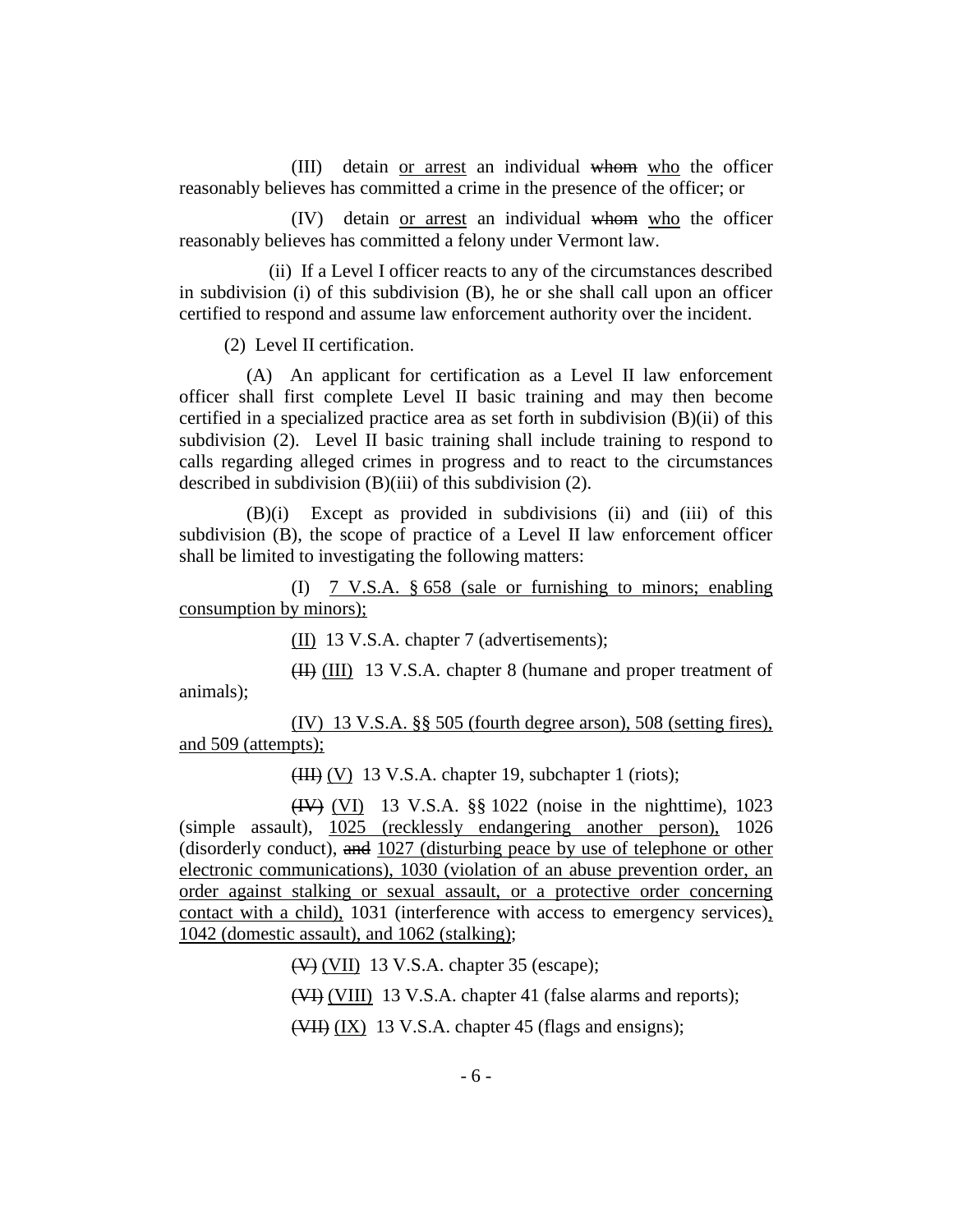$(\overline{\text{VIII}})$   $(\underline{X})$  13 V.S.A. chapter 47 (frauds);

(IX) (XI) 13 V.S.A. chapter 49 (fraud in commercial transactions);

(X) (XII) 13 V.S.A. chapter 51 (gambling and lotteries);

(XI) (XIII) 13 V.S.A. chapter 57 (larceny and embezzlement), except for subchapter 2 (embezzlement);

(XII) (XIV) 13 V.S.A. chapter 67 (public justice and public officers);

(XIII) (XV) 13 V.S.A. chapter 69 (railroads);

 $(XIV) (XVI)$  13 V.S.A. chapter 77 (trees and plants);

(XV) (XVII) 13 V.S.A. chapter 81 (trespass and malicious injuries to property);

(XVI) (XVIII) 13 V.S.A. chapter 83 (vagrants);

(XVII) (XIX) 13 V.S.A. chapter 85 (weapons);

(XVIII) (XX) 18 V.S.A. § 4230(a) (marijuana possession)

 $(XXI)$  18 V.S.A. § 4231(a) (cocaine possession);

(XXII) 18 V.S.A. § 4232(a) (LSD possession);

 $(XXIII)$  18 V.S.A. § 4233(a) (heroin possession);

(XXIV) 18 V.S.A. § 4234(a) (depressant, stimulant, or narcotic drug possession);

(XXV) 18 V.S.A. § 4234a(a) (methamphetamine possession);

(XXVI) 18 V.S.A. § 4235(b) (hallucinogenic drug possession);

(XXVII) 18 V.S.A. § 4235a(a) (ecstasy possession);

(XXVIII) 18 V.S.A. § 4476 (drug paraphernalia offenses);

(XXIX) 21 V.S.A.  $\S 692(c)(2)$  (criminal violation of stop-work

order);

(XXX) any misdemeanor set forth in Title 23 of the Vermont Statutes Annotated, except for 23 V.S.A. chapter 13, subchapter 13 (drunken driving);

(XXXI) any motor vehicle accident that includes property damage and injuries, as permitted by the Council by rule;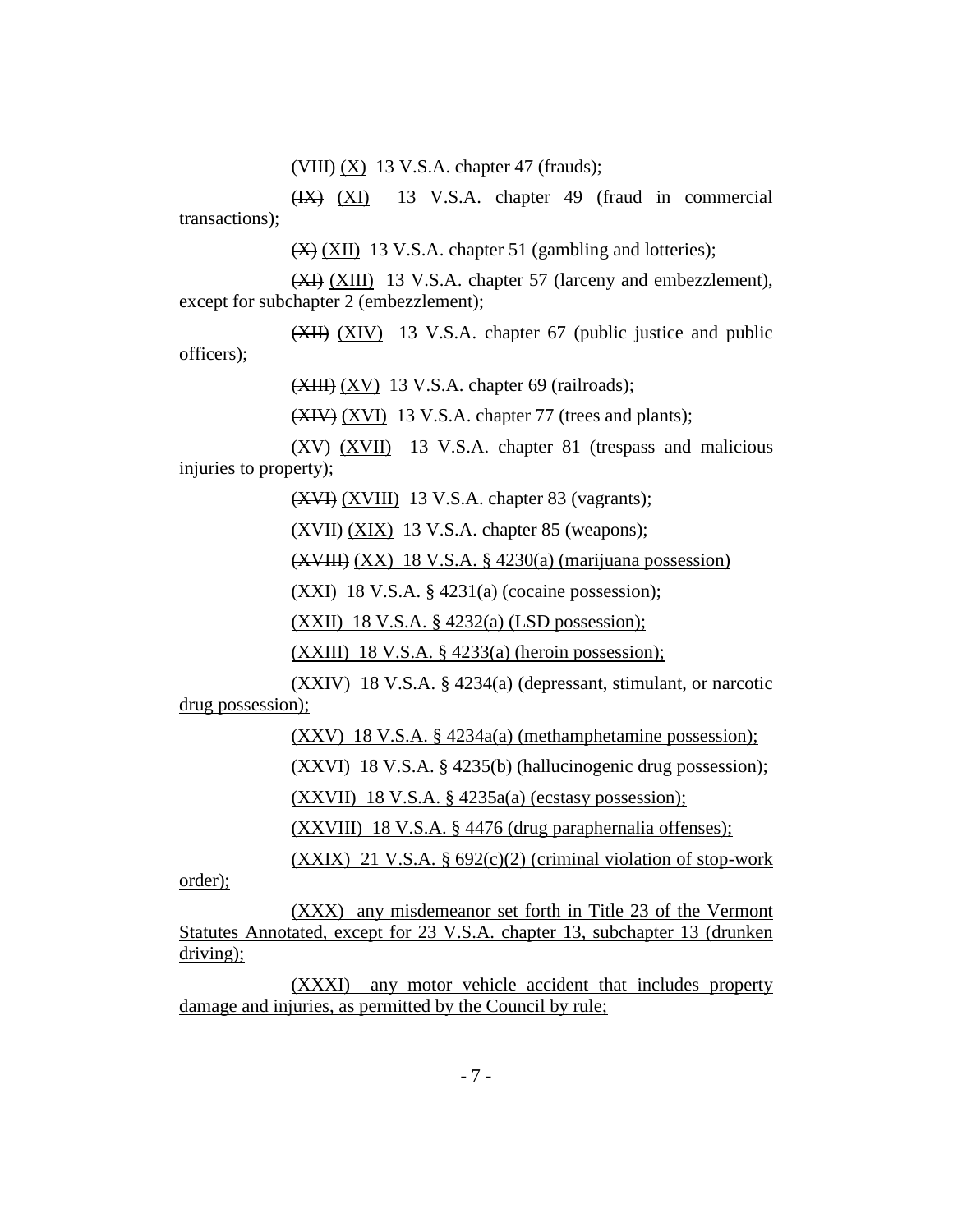(XXXII) any matter within the jurisdiction of the Judicial Bureau as set forth in 4 V.S.A. § 1102;

(XIX) (XXXIII) municipal ordinance violations;

(XX) (XXXIV) any matter within the jurisdiction of a game warden or deputy game warden as set forth in 10 V.S.A. chapter 103, subchapter 4 (game wardens); and

(XXI) (XXXV) any matter within the scope of practice of a Level I law enforcement officer.

(ii) In addition to the scope of practice permitted under subdivision (i) of this subdivision (B), a Level II law enforcement officer may also practice in additional areas approved in writing by the Council based on a special certification or training approved by the Council pursuant to rules adopted by the Council.

(iii) Notwithstanding the limitations set forth in subdivisions (i) and (ii) of this subdivision (B), a Level II officer may respond to calls regarding alleged crimes in progress and may react in the following circumstances if the officer determines that it is necessary to do any of the following:

(I) protect an individual in the presence of the officer from the imminent infliction of serious bodily injury;

(II) provide immediate assistance to an individual who has suffered or is threatened with serious bodily injury;

(III) detain or arrest an individual whom who the officer reasonably believes has committed a crime in the presence of the officer; or

(IV) detain or arrest an individual whom who the officer reasonably believes has committed a felony under Vermont law.

(iv) If a Level II officer responds to calls regarding alleged crimes in progress or reacts to any of the circumstances described in subdivision (iii) of this subdivision (B) and that response or reaction is outside the scope of his or her scope of practice, he or she shall call upon an officer certified to respond and assume law enforcement authority over the incident.

Sec. 2. EFFECTIVE DATE

This act shall take effect on July 1, 2015.

And that after passage the title of the bill be amended to read:

An act relating to the scopes of practice of Level I and Level II certified law enforcement officers.

(Committee vote: 5-0-0)